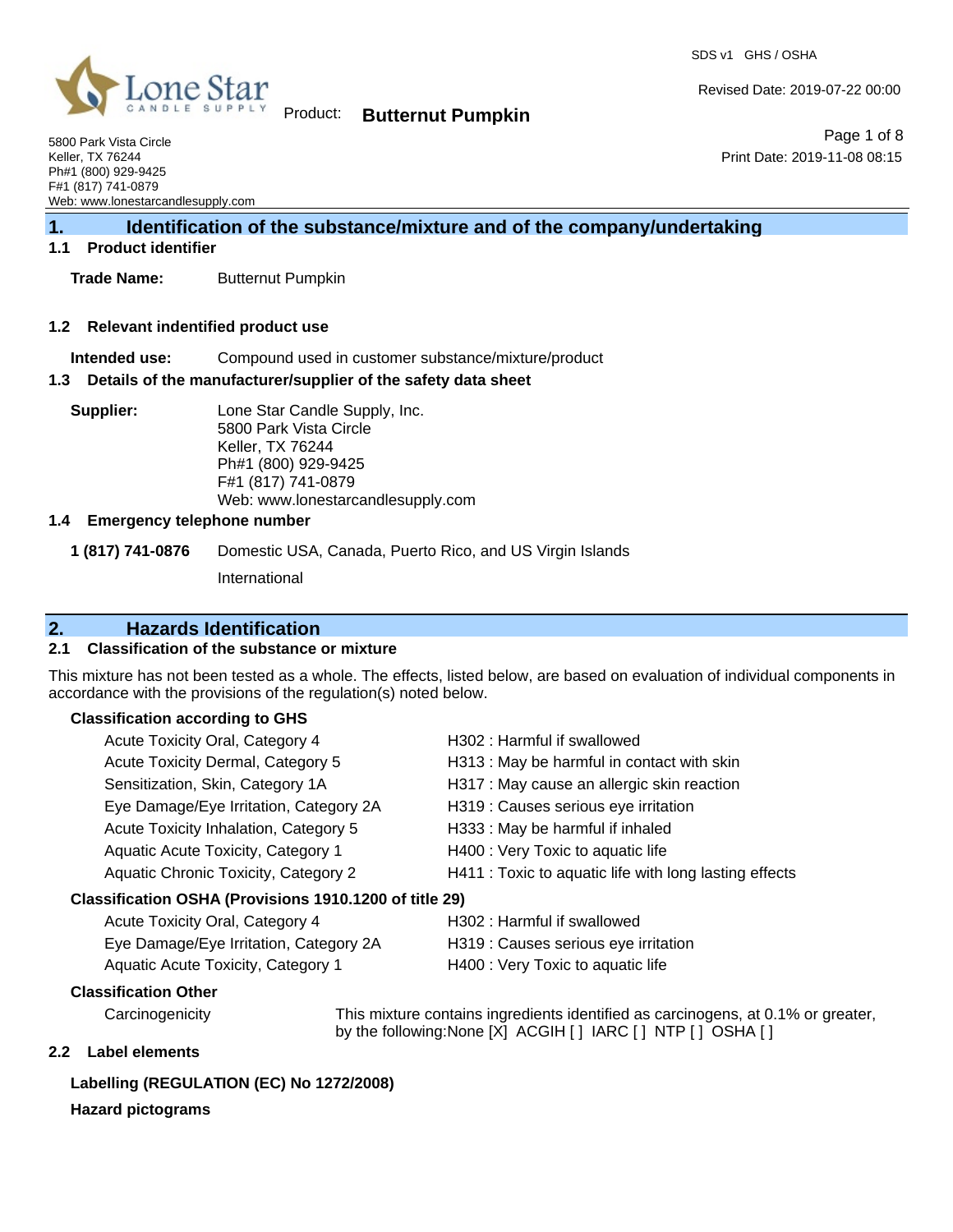

5800 Park Vista Circle Keller, TX 76244 Ph#1 (800) 929-9425 F#1 (817) 741-0879 Web: www.lonestarcandlesupply.com



#### **Signal Word: Warning**

#### **Hazard statments**

| uu statments |                                                 |
|--------------|-------------------------------------------------|
| H302         | Harmful if swallowed                            |
| H313         | May be harmful in contact with skin             |
| H317         | May cause an allergic skin reaction             |
| H319         | Causes serious eye irritation                   |
| H333         | May be harmful if inhaled                       |
| H400         | Very Toxic to aquatic life                      |
| H411         | Toxic to aquatic life with long lasting effects |

#### **Precautionary Statements**

## **Prevention:**

| P <sub>264</sub> | Wash hands thoroughly after handling                                  |
|------------------|-----------------------------------------------------------------------|
| P270             | Do not eat, drink or smoke when using this product                    |
| P272             | Contaminated work clothing should not be allowed out of the workplace |
| P273             | Avoid release to the environment                                      |

#### **Response:**

| $P301 + P312 + P330$ | IF SWALLOWED: Call a POISON CENTER or doctor/physician if you feel unwell Rinse<br>mouth                                         |
|----------------------|----------------------------------------------------------------------------------------------------------------------------------|
| $P302 + P352$        | IF ON SKIN: Wash with soap and water                                                                                             |
| $P304 + P312$        | IF INHALED: Call a POISON CENTER or doctor/physician if you feel unwell                                                          |
| $P305 + P351 + P338$ | IF IN EYES: Rinse cautiously with water for several minutes Remove contact lenses if<br>present and easy to do. continue rinsing |
| $P333 + P313$        | If skin irritation or a rash occurs: Get medical advice/attention                                                                |
| P337 + P313          | If eye irritation persists: Get medical advice/attention                                                                         |
| P363                 | Wash contaminated clothing before reuse                                                                                          |
| P391                 | <b>Collect Spillage</b>                                                                                                          |

## **2.3 Other Hazards**

**no data available**

# **3. Composition/Information on Ingredients**

#### **3.1 Mixtures**

This product is a complex mixture of ingredients, which contains among others the following substance(s), presenting a health or environmental hazard within the meaning of the UN Globally Harmonized System of Classification and Labeling of Chemicals (GHS):

| CAS#<br>Ingredient     | EC#       | Conc.<br>Range | <b>GHS Classification</b> |
|------------------------|-----------|----------------|---------------------------|
| 120-51-4               | 204-402-9 | $> 80 \%$      | H302; H313; H400; H411    |
| <b>Benzyl Benzoate</b> |           |                |                           |

SDS v1 GHS / OSHA

Revised Date: 2019-07-22 00:00

Page 2 of 8 Print Date: 2019-11-08 08:15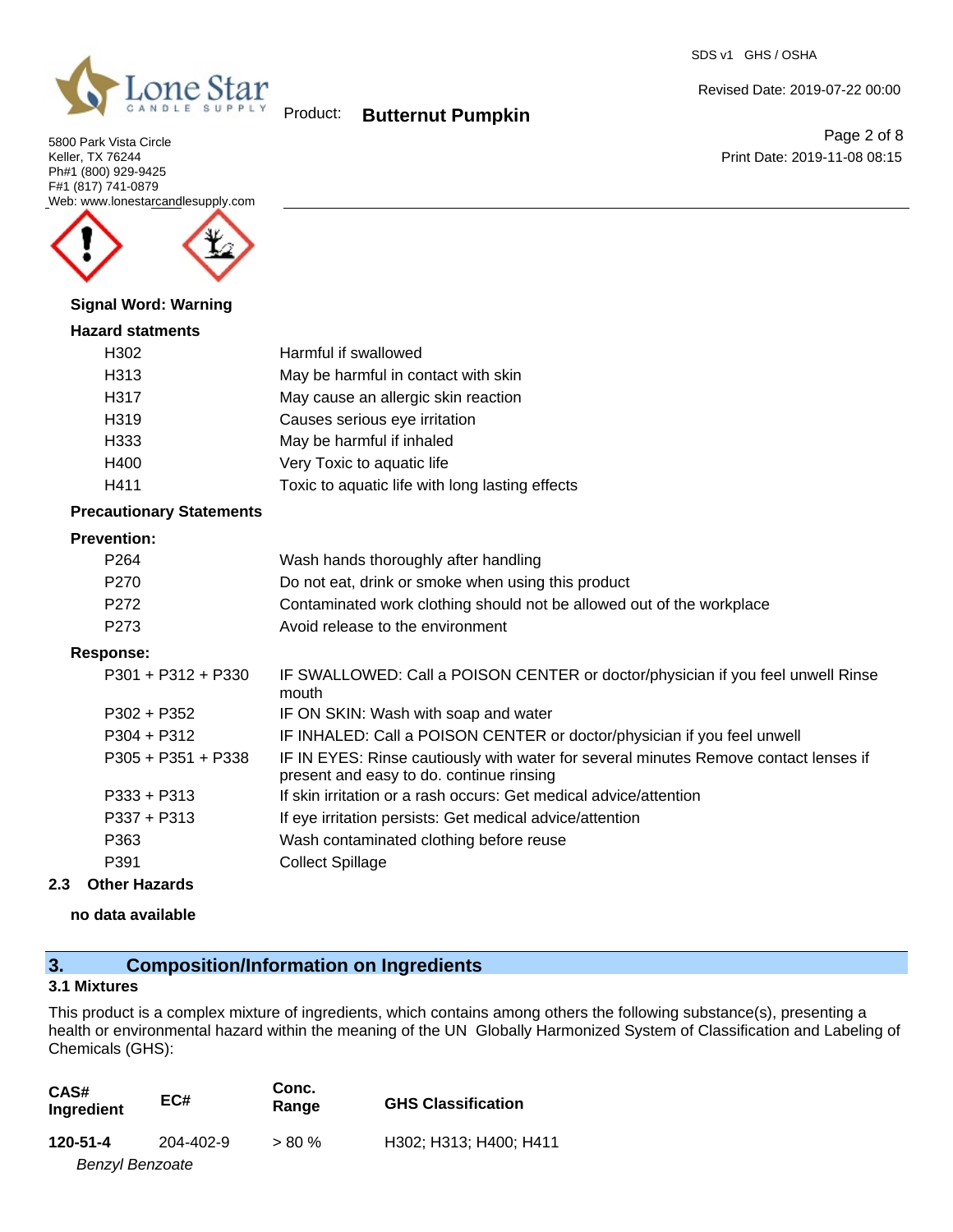

5800 Park Vista Circle Keller, TX 76244 Ph#1 (800) 929-9425

Product: **Butternut Pumpkin**

Revised Date: 2019-07-22 00:00

Page 3 of 8 Print Date: 2019-11-08 08:15

| F#1 (817) 741-0879<br>Web: www.lonestarcandlesupply.com  |           |                |                                    |
|----------------------------------------------------------|-----------|----------------|------------------------------------|
| CAS#<br>Ingredient                                       | EC#       | Conc.<br>Range | <b>GHS Classification</b>          |
| 104-55-2<br>Cinnamal                                     | 203-213-9 | $5 - 10%$      | H303; H312; H315; H317; H319; H401 |
| $121 - 33 - 5$<br>vanillin                               | 204-465-2 | $2 - 5%$       | H303; H319                         |
| 121-32-4                                                 | 204-464-7 | $2 - 5\%$      | H303; H320; H402                   |
| 3-Ethoxy-4-hydroxybenzaldehyde                           |           |                |                                    |
| $97 - 53 - 0$                                            | 202-589-1 | $1 - 2\%$      | H303; H316; H317; H319; H401       |
| Eugenol                                                  |           |                |                                    |
| $91 - 64 - 5$                                            | 202-086-7 | $1 - 2%$       | H302; H317; H402                   |
| Coumarin                                                 |           |                |                                    |
| See Section 16 for full text of GHS classification codes |           |                |                                    |

See Section 16 for full text of GHS classification codes which where not shown in section 2 Total Hydrocarbon Content (%  $w/w$ ) = 0.87

| $\mathbf{4}$ .<br><b>First Aid Measures</b>                                    |                                                                                                               |
|--------------------------------------------------------------------------------|---------------------------------------------------------------------------------------------------------------|
| <b>Description of first aid measures</b><br>4.1                                |                                                                                                               |
| Inhalation:                                                                    | Remove from exposure site to fresh air and keep at rest.<br>Obtain medical advice.                            |
| <b>Eye Exposure:</b>                                                           | Flush immediately with water for at least 15 minutes.<br>Contact physician if symptoms persist.               |
| <b>Skin Exposure:</b>                                                          | Remove contaminated clothes. Wash thoroughly with water (and soap).<br>Contact physician if symptoms persist. |
| Ingestion:                                                                     | Rinse mouth with water and obtain medical advice.                                                             |
| 4.2 Most important symptoms and effects, both acute and delayed                |                                                                                                               |
| <b>Symptoms:</b>                                                               | no data available                                                                                             |
| Risks:                                                                         | Refer to Section 2.2 "Hazard Statements"                                                                      |
| 4.3 Indication of any immediate medical attention and special treatment needed |                                                                                                               |
| Treatment:                                                                     | Refer to Section 2.2 "Response"                                                                               |
|                                                                                |                                                                                                               |
| 5.<br><b>Fire-Fighting measures</b>                                            |                                                                                                               |
| <b>Extinguishing media</b><br>5.1                                              |                                                                                                               |
| Suitable:                                                                      | Carbon dioxide (CO2), Dry chemical, Foam                                                                      |
| Unsuitable                                                                     | Do not use a direct water jet on burning material                                                             |
| 5.2 Special hazards arising from the substance or mixture                      |                                                                                                               |
| During fire fighting:                                                          | Water may be ineffective                                                                                      |
| 5.3 Advice for firefighters                                                    |                                                                                                               |
| <b>Further information:</b>                                                    | Standard procedure for chemical fires                                                                         |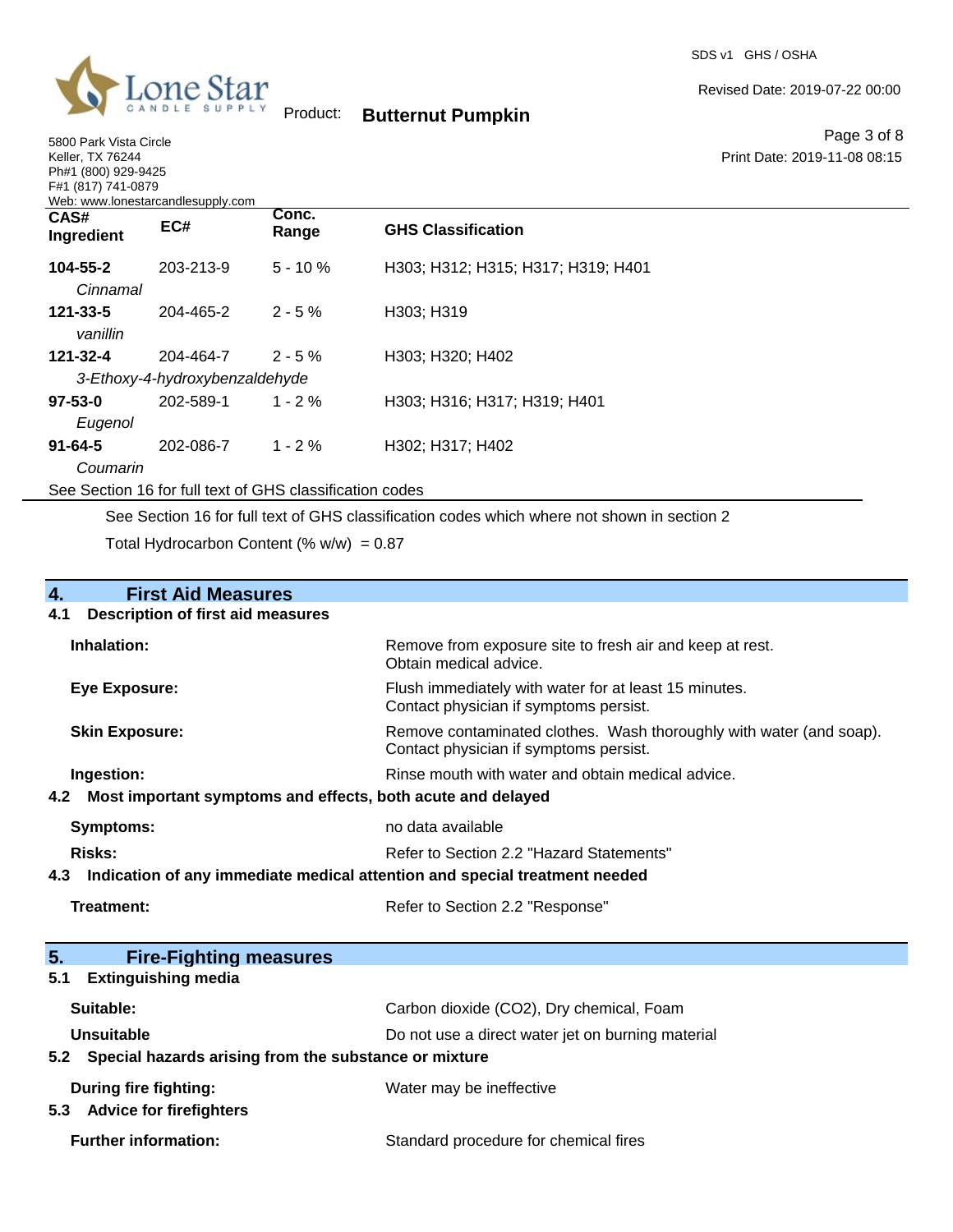SDS v1 GHS / OSHA



## Product: **Butternut Pumpkin**

Revised Date: 2019-07-22 00:00

Print Date: 2019-11-08 08:15

Page 4 of 8

5800 Park Vista Circle Keller, TX 76244 Ph#1 (800) 929-9425 F#1 (817) 741-0879 Web: www.lonestarcandlesupply.com

### **6. Accidental Release Measures**

## **6.1 Personal precautions, protective equipment and emergency procedures**

Avoid inhalation and contact with skin and eyes. A self-contained breathing apparatus is recommended in case of a major spill.

#### **6.2 Environmental precautions**

Keep away from drains, soil, and surface and groundwater.

#### **6.3 Methods and materials for containment and cleaning up**

Clean up spillage promptly. Remove ignition sources. Provide adequate ventilation. Avoid excessive inhalation of vapors. Gross spillages should be contained by use of sand or inert powder and disposed of according to the local regulations.

#### **6.4 Reference to other sections**

Not Applicable

## **7. Handling and Storage**

#### **7.1 Precautions for safe handling**

Apply according to good manufacturing and industrial hygiene practices with proper ventilation. Do not drink, eat or smoke while handling. Respect good personal hygiene.

#### **7.2 Conditions for safe storage, including any incompatibilities**

Store in a cool, dry and ventilated area away from heat sources and protected from light in tightly closed original container. Avoid uncoated metal container. Keep air contact to a minimum.

#### **7.3 Specific end uses**

No information available

## **8. Exposure Controls/Personal Protection**

#### **8.1 Control parameters**

| <b>Exposure Limits:</b>                               | Contains no substances with occupational exposure limit values.                                                                          |  |  |
|-------------------------------------------------------|------------------------------------------------------------------------------------------------------------------------------------------|--|--|
| <b>Engineering Controls:</b>                          | Use local exhaust as needed.                                                                                                             |  |  |
| 8.2 Exposure controls - Personal protective equipment |                                                                                                                                          |  |  |
| Eye protection:                                       | Tightly sealed goggles, face shield, or safety glasses with brow guards and side shields, etc.<br>as may be appropriate for the exposure |  |  |
| <b>Respiratory protection:</b>                        | Avoid excessive inhalation of concentrated vapors. Apply local ventilation where appropriate.                                            |  |  |
| <b>Skin protection:</b>                               | Avoid Skin contact. Use chemically resistant gloves as needed.                                                                           |  |  |
|                                                       |                                                                                                                                          |  |  |

## **9. Physical and Chemical Properties**

## **9.1 Information on basic physical and chemical properties**

| Appearance: | Liquid                                |
|-------------|---------------------------------------|
| Odor:       | Conforms to Standard                  |
| Color:      | Pale Yellow to Greenish Yellow (G2-5) |
| Viscosity:  | Liauid                                |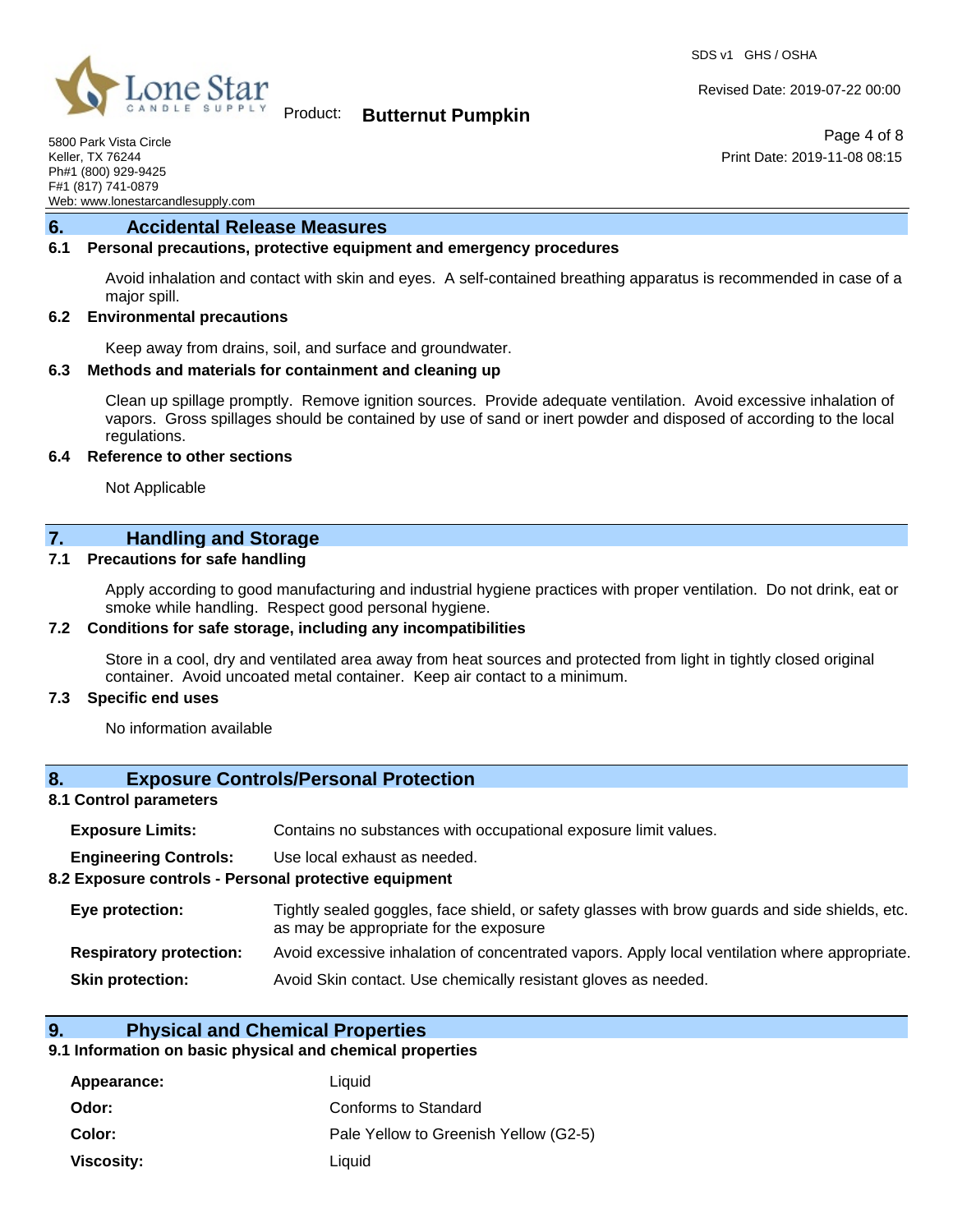

5800 Park Vista Circle Keller, TX 76244 Ph#1 (800) 929-9425 F#1 (817) 741-0879 Web: www.lonestarcandlesupply.com

Page 5 of 8 Print Date: 2019-11-08 08:15

Revised Date: 2019-07-22 00:00

| <b>Freezing Point:</b>       | Not determined   |
|------------------------------|------------------|
| <b>Boiling Point:</b>        | Not determined   |
| <b>Melting Point:</b>        | Not determined   |
| <b>Flashpoint (CCCFP):</b>   | >200 F (93.33 C) |
| <b>Auto flammability:</b>    | Not determined   |
| <b>Explosive Properties:</b> | None Expected    |
| <b>Oxidizing properties:</b> | None Expected    |
| Vapor Pressure (mmHg@20 C):  | 0.4326           |
| %VOC:                        | 0.43             |
| Specific Gravity @ 25 C:     | 1.1140           |
| Density @ 25 C:              | 1.1110           |
| Refractive Index @ 20 C:     | 1.5670           |
| Soluble in:                  | Oil              |

# **10. Stability and Reactivity**

| <b>10.1 Reactivity</b>                  | None                                               |
|-----------------------------------------|----------------------------------------------------|
| <b>10.2 Chemical stability</b>          | Stable                                             |
| 10.3 Possibility of hazardous reactions | None known                                         |
| 10.4 Conditions to avoid                | None known                                         |
| 10.5 Incompatible materials             | Strong oxidizing agents, strong acids, and alkalis |
| 10.6 Hazardous decomposition products   | None known                                         |

# **11. Toxicological Information**

## **11.1 Toxicological Effects**

Acute Toxicity Estimates (ATEs) based on the individual Ingredient Toxicity Data utilizing the "Additivity Formula"

| Acute toxicity - Oral - (Rat) mg/kg              | (LD50: 1593.6240) Harmful if swallowed                   |
|--------------------------------------------------|----------------------------------------------------------|
| Acute toxicity - Dermal - (Rabbit) mg/kg         | (LD50: 2990.2861) May be harmful in contact with skin    |
| Acute toxicity - Inhalation - (Rat) mg/L/4hr     | (LD50: 157.3873) May be harmful if inhaled               |
| <b>Skin corrosion / irritation</b>               | May be harmful if inhaled                                |
| Serious eye damage / irritation                  | Causes serious eye irritation                            |
| <b>Respiratory sensitization</b>                 | Not classified - the classification criteria are not met |
| <b>Skin sensitization</b>                        | May cause an allergic skin reaction                      |
| <b>Germ cell mutagenicity</b>                    | Not classified - the classification criteria are not met |
| Carcinogenicity                                  | Not classified - the classification criteria are not met |
| <b>Reproductive toxicity</b>                     | Not classified - the classification criteria are not met |
| Specific target organ toxicity - single exposure | Not classified - the classification criteria are not met |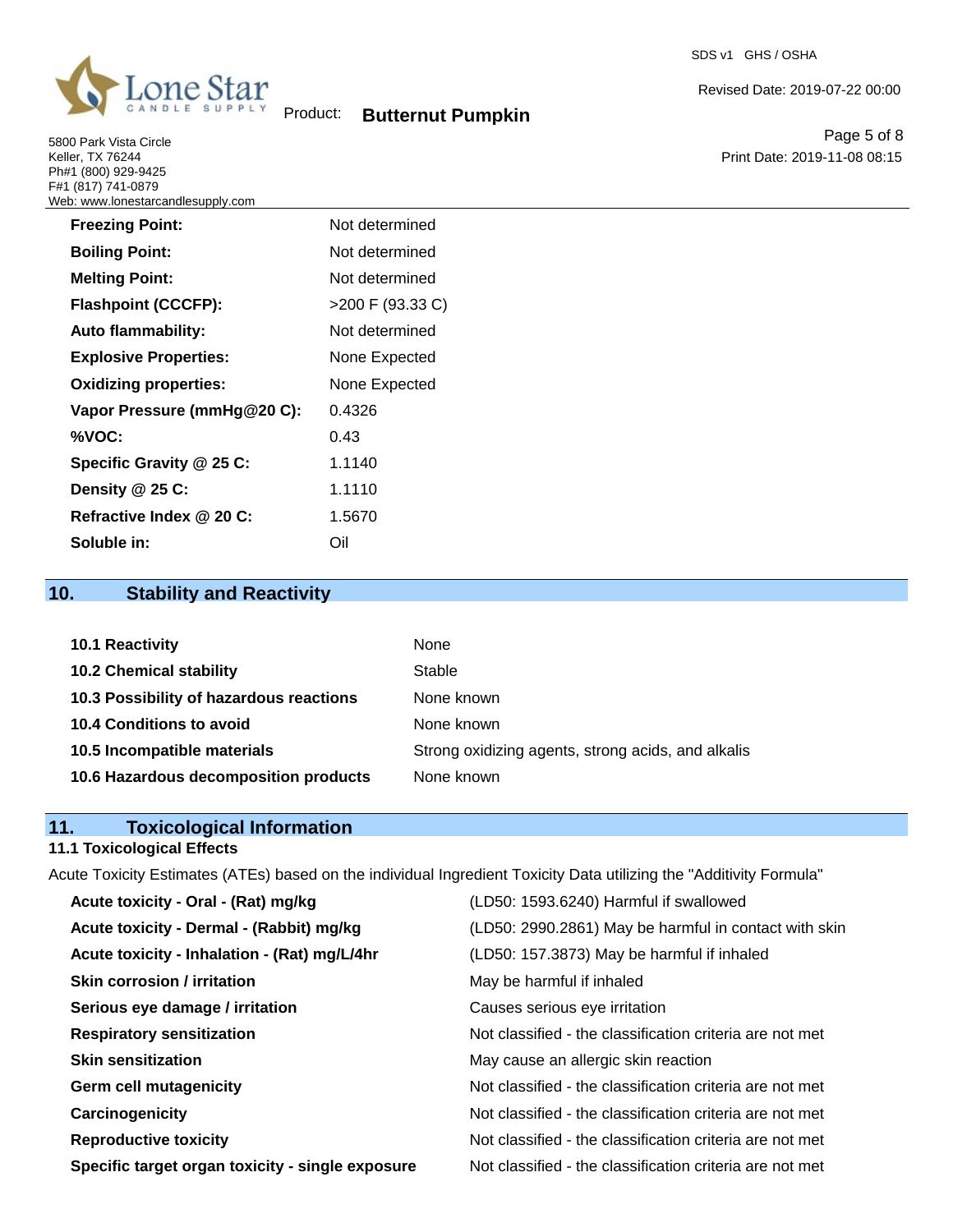

SDS v1 GHS / OSHA

Revised Date: 2019-07-22 00:00

Page 6 of 8 Print Date: 2019-11-08 08:15

5800 Park Vista Circle Keller, TX 76244 Ph#1 (800) 929-9425 F#1 (817) 741-0879 Web: www.lonestarcandlesupply.com

**Specific target organ toxicity - repeated exposure** Not classified - the classification criteria are not met

**Aspiration hazard Not classified - the classification criteria are not met** Not classified - the classification criteria are not met

# **12. Ecological Information**

**12.1 Toxicity**

| <b>Acute acquatic toxicity</b>     | Very Toxic to aquatic life                      |
|------------------------------------|-------------------------------------------------|
| <b>Chronic acquatic toxicity</b>   | Toxic to aquatic life with long lasting effects |
| <b>Toxicity Data on soil</b>       | no data available                               |
| <b>Toxicity on other organisms</b> | no data available                               |
|                                    |                                                 |
| 12.2 Persistence and degradability | no data available                               |
| 12.3 Bioaccumulative potential     | no data available                               |
| 12.4 Mobility in soil              | no data available                               |
| 12.5 Other adverse effects         | no data available                               |

## **13. Disposal Conditions**

### **13.1 Waste treatment methods**

Do not allow product to reach sewage systems. Dispose of in accordance with all local and national regulations. Send to a licensed waste management company.The product should not be allowed to enter drains, water courses or the soil. Do not contaminate ponds, waterways or ditches with chemical or used container.

## **14. Transport Information**

| <b>Marine Pollutant</b>                                       | Yes. Ingredient of greatest environmental impact:<br>120-51-4 : (> 80 %) : Benzyl Benzoate |              |                                     |                 |        |
|---------------------------------------------------------------|--------------------------------------------------------------------------------------------|--------------|-------------------------------------|-----------------|--------|
| <b>Regulator</b>                                              |                                                                                            | <b>Class</b> | <b>Pack Group</b>                   | <b>Sub Risk</b> | UN-nr. |
| U.S. DOT (Non-Bulk)                                           |                                                                                            |              | Not Regulated - Not Dangerous Goods |                 |        |
| <b>Chemicals NOI</b>                                          |                                                                                            |              |                                     |                 |        |
| <b>ADR/RID (International Road/Rail)</b>                      |                                                                                            |              |                                     |                 |        |
| <b>Environmentally Hazardous</b><br>Substance, Liquid, n.o.s. |                                                                                            | 9            | Ш                                   |                 | UN3082 |
| <b>IATA (Air Cargo)</b>                                       |                                                                                            |              |                                     |                 |        |
| <b>Environmentally Hazardous</b><br>Substance, Liquid, n.o.s. |                                                                                            | 9            | Ш                                   |                 | UN3082 |
| <b>IMDG (Sea)</b>                                             |                                                                                            |              |                                     |                 |        |
| <b>Environmentally Hazardous</b><br>Substance, Liquid, n.o.s. |                                                                                            | 9            | Ш                                   |                 | UN3082 |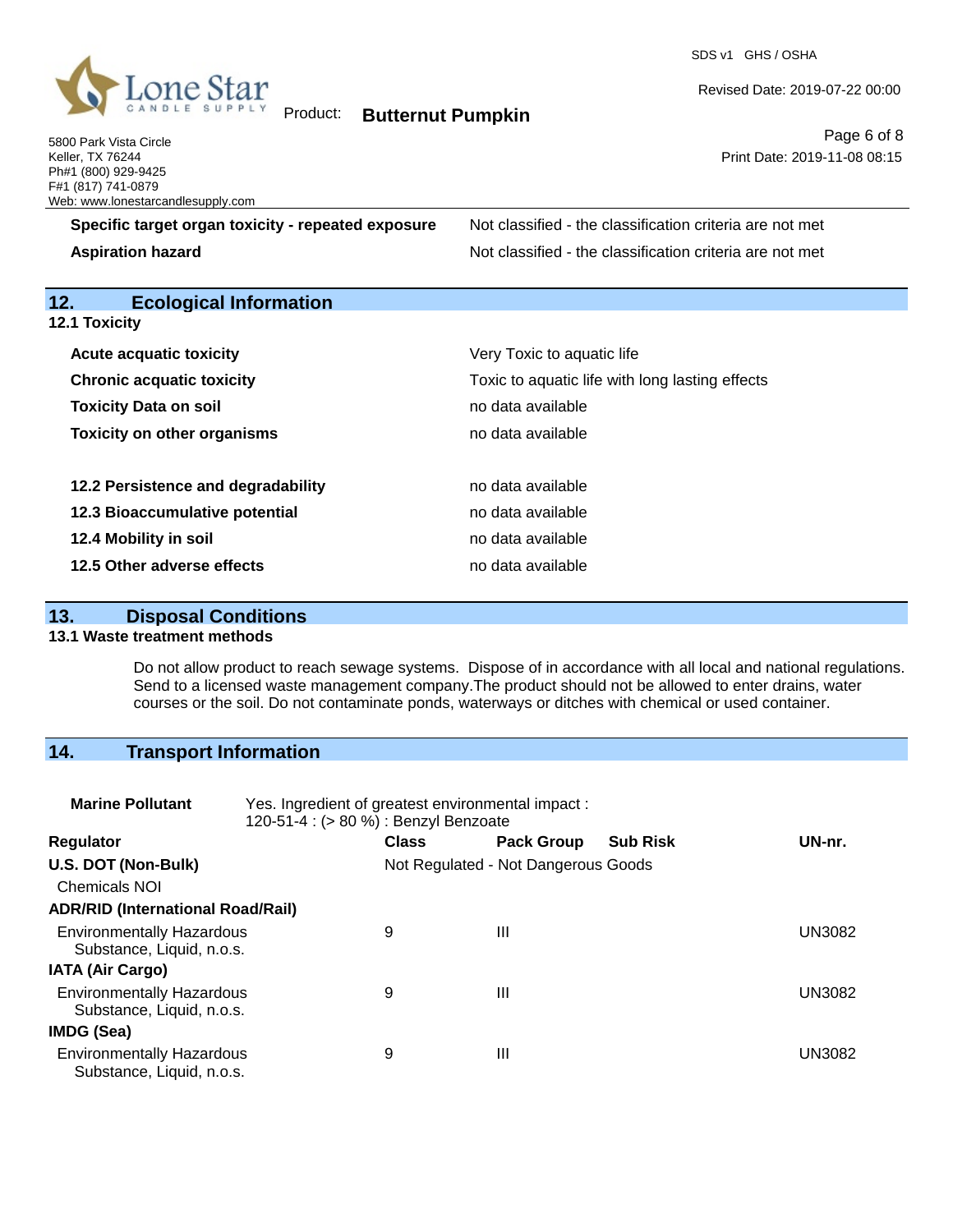

SDS v1 GHS / OSHA

Revised Date: 2019-07-22 00:00

Print Date: 2019-11-08 08:15

Page 7 of 8

5800 Park Vista Circle Keller, TX 76244 Ph#1 (800) 929-9425 F#1 (817) 741-0879 Web: www.lonestarcandlesupply.com

## **15. Regulatory Information**

# **U.S. Federal Regulations**

| <b>TSCA (Toxic Substance Control Act)</b><br>40 CFR(EPCRA, SARA, CERCLA and CAA)<br><b>U.S. State Regulations</b> |                                          |                             | All components of the substance/mixture are listed or exempt<br>This product contains NO components of concern. |  |  |
|-------------------------------------------------------------------------------------------------------------------|------------------------------------------|-----------------------------|-----------------------------------------------------------------------------------------------------------------|--|--|
|                                                                                                                   |                                          |                             |                                                                                                                 |  |  |
|                                                                                                                   | <b>California Proposition 65 Warning</b> |                             | This product contains the following components:                                                                 |  |  |
| 94-59-7                                                                                                           |                                          | $202 - 345 - 4$ 0.01 - 0.1% | Safrole (Natural Source)                                                                                        |  |  |
|                                                                                                                   | 123-35-3(NF 204-622-5 0.01 - 0.1%        |                             | beta-Myrcene (Natural Source)                                                                                   |  |  |
| $93 - 15 - 2$                                                                                                     | 202-223-0                                | $\leq$ 60 ppm               | Methyl Eugenol (Natural Source)                                                                                 |  |  |
| <b>Canadian Regulations</b>                                                                                       |                                          |                             |                                                                                                                 |  |  |
| <b>DSL</b>                                                                                                        |                                          |                             | 100.00% of the components are listed or exempt.                                                                 |  |  |

## **16. Other Information**

### **GHS H-Statements referred to under section 3 and not listed in section 2**

| H312 : Harmful in contact with skin           |
|-----------------------------------------------|
| H316 : Causes mild skin irritation            |
| H319 : Causes serious eye irritation          |
| H401 : Toxic to aquatic life                  |
|                                               |
|                                               |
| Risk<br>(TFV)                                 |
| (33.58) Aquatic Chronic Toxicity, Category 3  |
| (3.36) Aquatic Chronic Toxicity, Category 2   |
| (3.22) Aquatic Acute Toxicity, Category 1     |
| (1.67) Acute Toxicity Dermal, Category 5      |
| (1.37) Eye Damage/Eye Irritation, Category 2A |
|                                               |

## **Department issuing data sheet:**

(1.25) Acute Toxicity Oral, Category 4

## **Department E-mail address:**

#### Remarks

This safety data sheet is based on the properties of the material known to Lone Star Candle Supply, Inc.™ at the time the data sheet was issued. The safety data sheet is intended to provide information for a health and safety assessment of the material and the circumstances, under which it is packaged, stored or applied in the workplace. For such a safety assessment Lone Star Candle Supply, Inc.™ holds no responsibility. This document is not intended for quality assurance purposes.